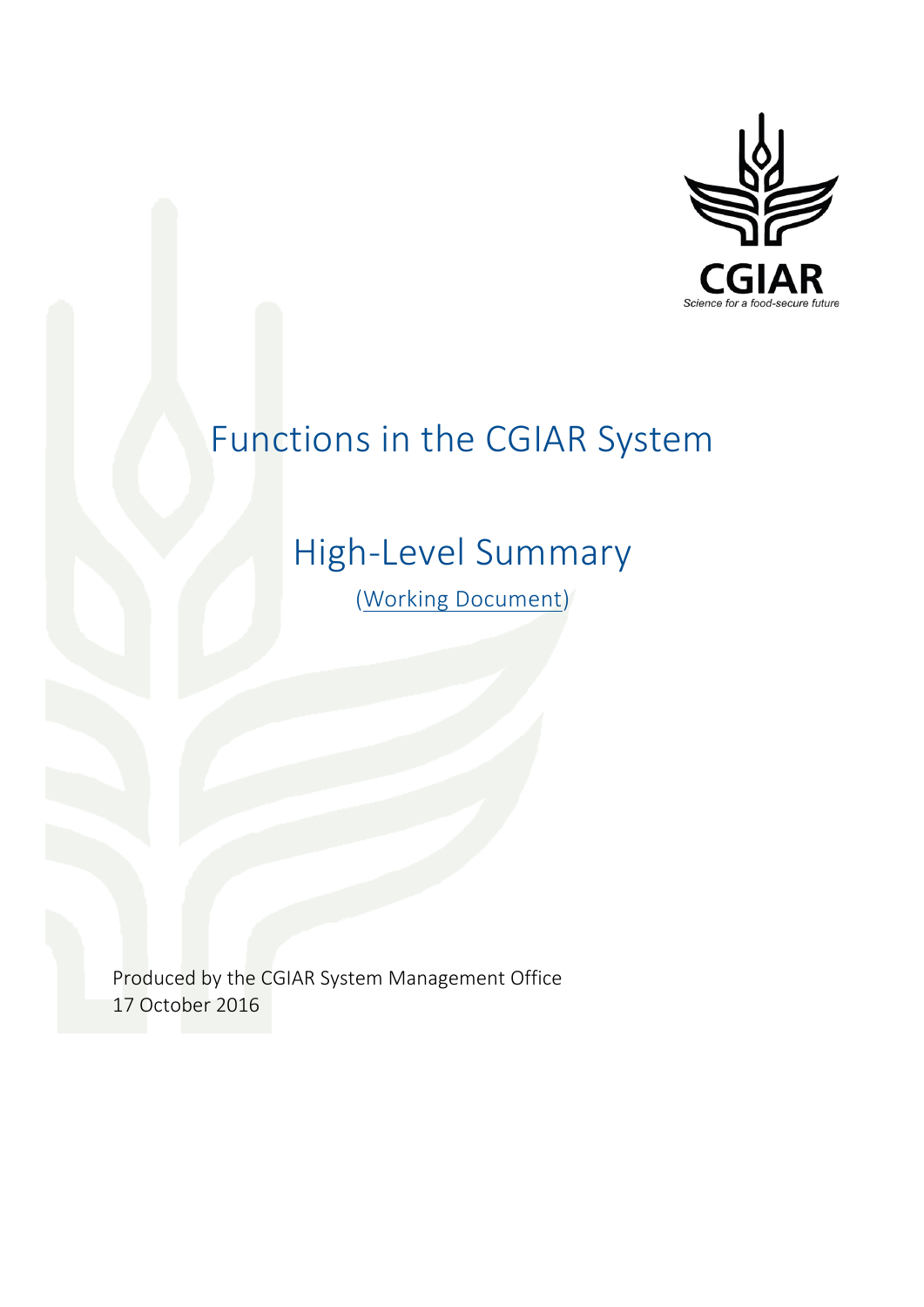## Introduction

- 1. CGIAR's revised governance model, adopted by the Centers and Funders in June 2016, and operational with effect from 1 July 2016, distributes strategic direction, governing, and advisory functions among several entities, reflecting the diversity of stakeholders within the CGIAR System, and the critical importance of ensuring that the voices of CGIAR Partners inform our actions and decisions.
- 2. Built on a strong partnership between CGIAR's Funders and Centers, CGIAR's transformed governance model focuses on enabling the conduct high-quality research for development based on a solid foundation of clearly defined roles, responsibilities and accountabilities.

### Key Structures and partnership engagement modalities

- 3. **Structure:** Building upon the comprehensive 2009 CGIAR Reform, the revised governance structure maintains the fundamental elements of:
	- a. A CGIAR Trust Fund a pooled funding mechanism, to serve as a multi-donor funding mechanism used to support the 'CGIAR Portfolio' and system-wide actions and entities
	- b. **A** governing body comprised of CGIAR's donors, the System Council A key change is that the 'System Council' includes representation of bilateral donors to increase coordination and strategic coherence among the Funders
	- c. **A** governing board with the membership elected by the Centers, the **CGIAR System Management Board** – A key change is that 7 of the 9 voting members are Center Directors General or members of Center Boards of Trustees, and this compares to the historical role of non-voting participant.
	- d. An independent International Organization comprised of member Centers, **the CGIAR System Organization**, which builds on the legal personality of the CGIAR Consortium, thus enabling the rapid movement to the new System (compared to the time required to establishment a new legal entity).
- 4. Two key documents define roles, responsibilities and accountabilities:
	- a. **CGIAR System Framework**: Explains the 'CGIAR System' and System Council
	- b. **Charter of the CGIAR System Organization**: Explains the System Management Board and the System Management Office as the two operational elements of the System Organization.
- 5. Two new engagement models reinforce the partnership with Funders:
	- a. From the Framework, the Partnership Forum Replacing the 'Funders Forum' and Co-Chaired by the Centers and the Funders as a key evolution.
	- b. From the Charter, the 'General Assembly of the Centers' A forum for the CGIAR Research Centers to discuss issues related to the CGIAR System and the CGIAR System Organization, which meets at least once per year.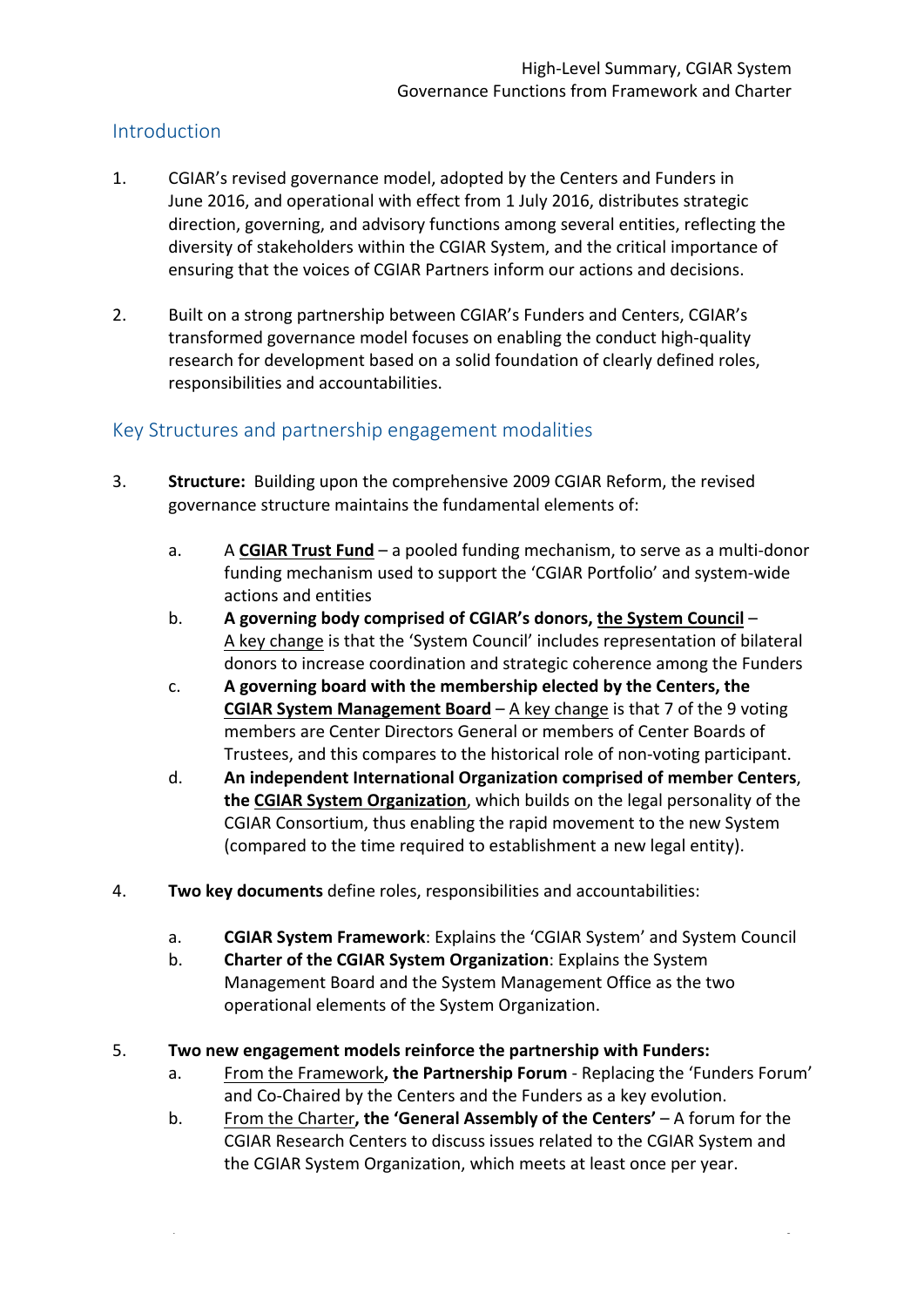- 6. **The General Assembly of the Centers is an important linking mechanism for the CGIAR System as a whole**, by reason that its functions include:
	- a. Nominate for **election all candidates for members of the System Management Board** in accordance with the agreed upon process and criteria;
	- b. **Elect a Chair of the General Assembly** of Centers;
	- c. **Approve a mechanism** based on a proposal from the System Management Board for determining the contribution of each Center to the operating **budget of the System Organization;**
	- d. **Receive the reports** of the Chair of the System Management Board and of the Executive Director of the System Organization;
	- e. **Consider proposed amendments to the Charter**; and
	- f. Approve the **Center representatives to serve on the System Council.**

## Functions

- 7. **Allocating decision making roles, responsibilities and accountabilities:** Within the Framework and Charter, the System Council, the System Management Board and, in its facilitating and coordinating role, the System Management Office have, respectively, 34, 49 and 38 specific functions, variously aligned under 6 broad headings or themes.
- 8. The '**Guiding Principles of the CGIAR System'** (Annex 1 to the Framework) explain the rationale of this approach, namely to:
	- a. **Facilitate unambiguous interpretation** of respective roles, responsibilities, accountabilities and oversight functions
	- **b.** Assign responsibilities to those entities that can most efficiently and **effectively fulfill them**
	- **c.** Increase the capacity of CGIAR System entities to **demonstrate accountability to its ultimate beneficiaries**
	- d. **Better manage potential conflicts of interest.**

## Exploring the functions of the System Council and System Organization

- 9. Table 1 below takes the 6 functional headings from the Framework and identifies the respective function of the System Council, System Management Board and **System Management Office.**
- 10. Taking note of the System Management Office's supporting role for the System **Council, System Management Board and General Assembly:** Articles 11.(b) and (c) of the Charter confirm the supportive role that the System Management Office plays in regard to the organization and support of their respective meetings, meetings of the committees, ad-hoc working groups and task teams. A number of the elements in table 1 below may involve System Management Office facilitation, as determined by the System Management Board.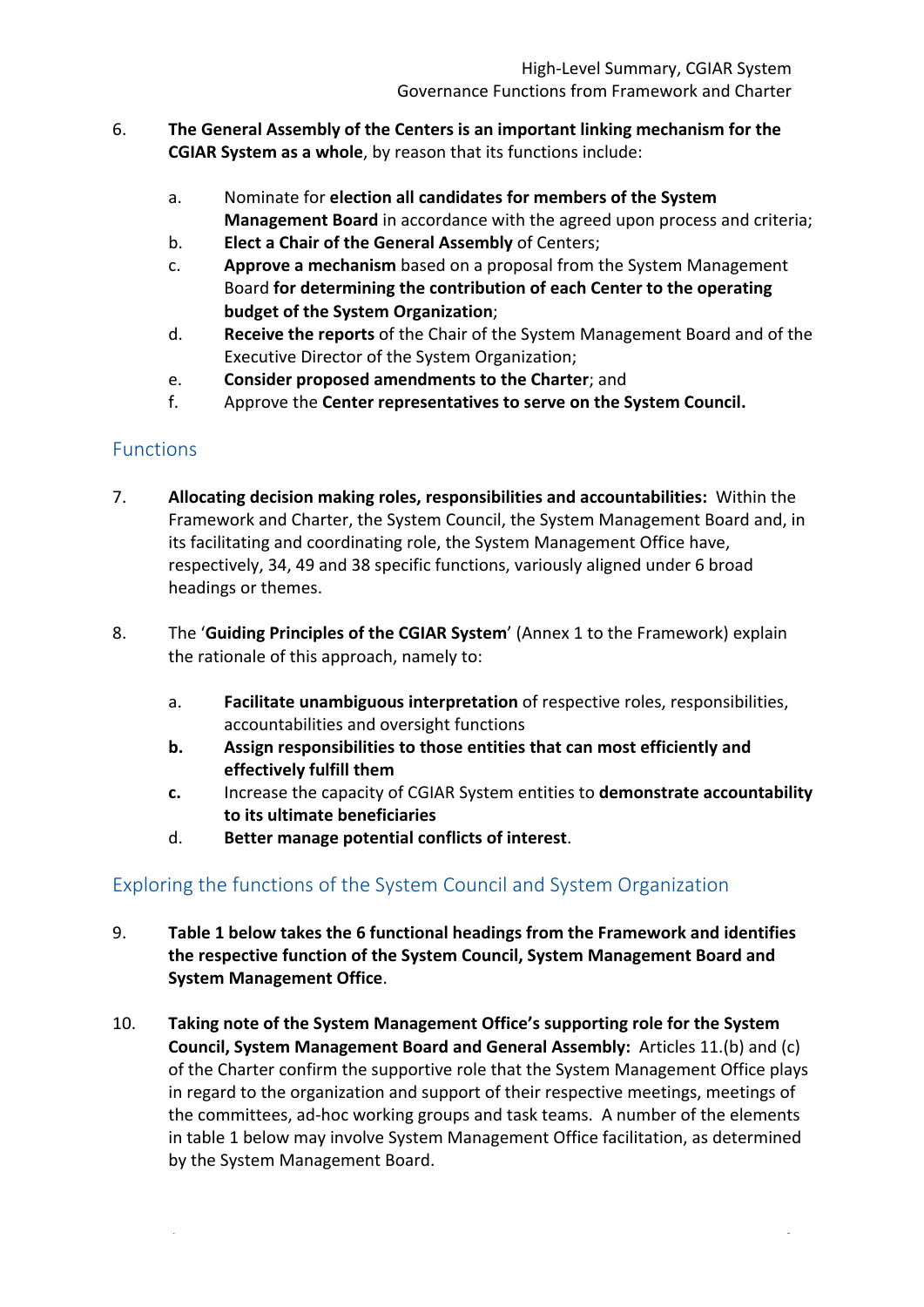#### *\* Strategic area is as stated in the CGIAR System Framework, with slight modifications in the Charter for the System Management Board and System Management Office)*

|                | Functional areas of<br>responsibility                                                      | <b>CGIAR System Framework</b>                                                                                                                                                                                                                                                                                                                                                                    | Charter of the CGIAR System Organization                                                                                                                                                                                                                                                                                                                                                                                                                                                                                                                                                                                             |                                                                                                                                                                                                                                                                                                                                                                                                                                                                                                                          |
|----------------|--------------------------------------------------------------------------------------------|--------------------------------------------------------------------------------------------------------------------------------------------------------------------------------------------------------------------------------------------------------------------------------------------------------------------------------------------------------------------------------------------------|--------------------------------------------------------------------------------------------------------------------------------------------------------------------------------------------------------------------------------------------------------------------------------------------------------------------------------------------------------------------------------------------------------------------------------------------------------------------------------------------------------------------------------------------------------------------------------------------------------------------------------------|--------------------------------------------------------------------------------------------------------------------------------------------------------------------------------------------------------------------------------------------------------------------------------------------------------------------------------------------------------------------------------------------------------------------------------------------------------------------------------------------------------------------------|
| No             |                                                                                            | System Council (34 functions, Article 6.1)                                                                                                                                                                                                                                                                                                                                                       | System Management Board<br>(49 functions, Article 8)                                                                                                                                                                                                                                                                                                                                                                                                                                                                                                                                                                                 | <b>System Management Office</b><br>(38 functions, Article 11)                                                                                                                                                                                                                                                                                                                                                                                                                                                            |
|                | A. Vision, Strategic Direction and Advocacy*                                               |                                                                                                                                                                                                                                                                                                                                                                                                  |                                                                                                                                                                                                                                                                                                                                                                                                                                                                                                                                                                                                                                      |                                                                                                                                                                                                                                                                                                                                                                                                                                                                                                                          |
| $\mathbf{1}$   | <b>CGIAR Strategy and</b><br><b>Results Framework</b><br>('SRF') and related<br>activities | • Review and approve the SRF, including:<br>initiating foresight activities; approve the<br>process for developing the SRF; and review<br>and approve strategic priorities 6.1(a)<br>• Approve strategic action to ensure results and<br>continued relevancy of agricultural research<br>for development, taking into consideration<br>input from the System Management Board<br>6.1(y)          | • Recommend process for, and oversee the<br>development of, each SRF for approval by the<br>System Council that reflects knowledge of the<br>CGIAR System, and involves participatory<br>processes of national, regional and global<br>partners, and includes relevant inputs from<br>Centers' strategic planning exercises 8.1(a)<br>• Contribute to foresight activities led by ISPC<br>8.1(b)<br>• Submit proposed SRF to System Council for<br>approval $8.1(c)$<br>• Provide recommendations to System Council on<br>strategic action to ensure results and continued<br>relevancy of ag research for development<br>$8.1$ (mm) | • Coordinate the development of the CGIAR<br>Strategy and Results Framework and support<br>the drafting process 11(a)                                                                                                                                                                                                                                                                                                                                                                                                    |
| $\overline{2}$ | Advocacy                                                                                   | • Promote a greater recognition of the role of<br>agricultural research in achieving sustainable<br>development in international political fora<br>6.1(b)<br>• Support and guide the CGIAR System's<br>contribution to the SDGs and other relevant<br>global initiatives 6.1(c)<br>• Review an annual report from the System<br>Management Office on external relations and<br>outreach $6.1(x)$ | • Promote adequate and sustainable investment in<br>international research on food, nutrition,<br>agriculture and the management of natural<br>resources 8.1(d)<br>• Support/guide CGIAR System's contribution to<br>the SDGs & other relevant global initiatives 8.1(e)<br>• Review an annual report from the System<br>Management Office on external relations AND<br>outreach before submission to System Council<br>8.1(11)<br>• Strategically promote the reputation, mission<br>and activities of CGIAR System 8.1(v)                                                                                                          | • Strategically promote the reputation, mission<br>and activities of CGIAR System 11(k)<br>• Communicate role of CGIAR System and<br>undertake advocacy in international political<br>and policy fora related to foot, nutrition,<br>agriculture and the management of natural<br>resources $11(q)$<br>• Collate knowledge management products as<br>part of system-wide science communications<br>strategy (with Center communicators) 11(r)<br>• Prepare an annual report on external<br>relations and outreach 11(dd) |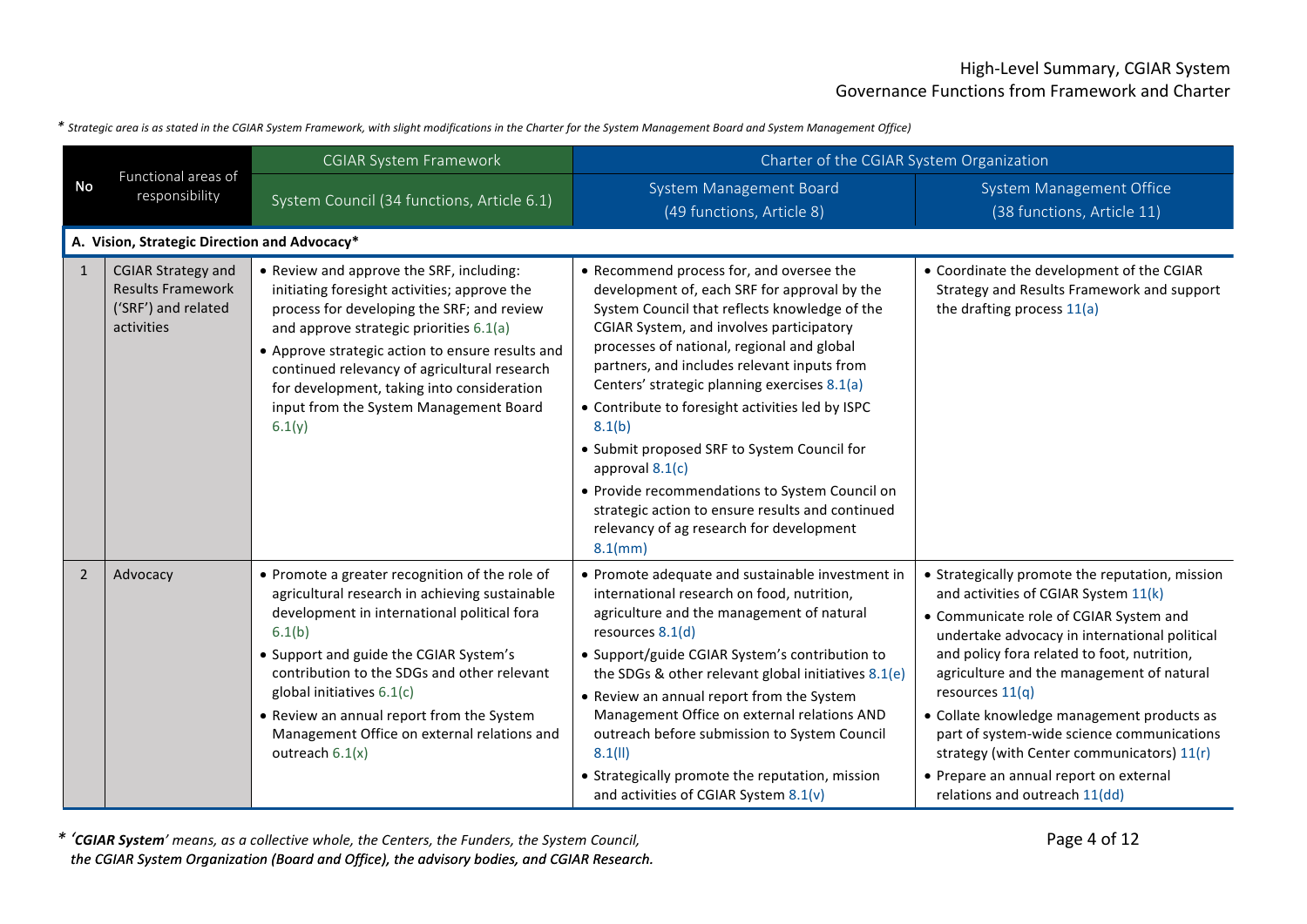| <b>No</b>      | Functional areas of<br>responsibility                  | <b>CGIAR System Framework</b>                                                                                                                                                                                                                                                                                                                                                                                                     | Charter of the CGIAR System Organization                                                                                                                                                                                                                                                                                                                                                                          |                                                                                                                                   |  |  |  |
|----------------|--------------------------------------------------------|-----------------------------------------------------------------------------------------------------------------------------------------------------------------------------------------------------------------------------------------------------------------------------------------------------------------------------------------------------------------------------------------------------------------------------------|-------------------------------------------------------------------------------------------------------------------------------------------------------------------------------------------------------------------------------------------------------------------------------------------------------------------------------------------------------------------------------------------------------------------|-----------------------------------------------------------------------------------------------------------------------------------|--|--|--|
|                |                                                        | System Council (34 functions, Article 6.1)                                                                                                                                                                                                                                                                                                                                                                                        | System Management Board<br>(49 functions, Article 8)                                                                                                                                                                                                                                                                                                                                                              | System Management Office<br>(38 functions, Article 11)                                                                            |  |  |  |
|                | <b>B.</b> Governance*                                  |                                                                                                                                                                                                                                                                                                                                                                                                                                   |                                                                                                                                                                                                                                                                                                                                                                                                                   |                                                                                                                                   |  |  |  |
| $\overline{3}$ | IEA & ISPC                                             | • Approve the Terms of Reference for ISPC and<br>IEA and any other advisory bodies of the<br>System Council that set for their purposes and<br>functions, taking into consideration input<br>from the System Management Board 6.1(e)<br>• Select ISPC Chair and members; select Head<br>of IEA; ensure appropriate contracting<br>through a hosting agreement; ensure process<br>for annual reviews $6.1(f)$ , $(g)$              | • Provide input to the System Council on the Terms<br>of Reference for the IEA and ISPC 8.1(h)<br>• Approve hosting arrangements $8.1(u)$                                                                                                                                                                                                                                                                         |                                                                                                                                   |  |  |  |
| $\overline{4}$ | <b>Executive Director</b><br>of System<br>Organization | • Provide input into selection and annual<br>performance review 6.1(d)                                                                                                                                                                                                                                                                                                                                                            | • Appoint the Executive Director in accordance<br>with a process to be agree with the System<br>Council, and ensure a process for annual<br>conducting performance reviews with System<br>Council input 8.1(f)                                                                                                                                                                                                    |                                                                                                                                   |  |  |  |
| 5              | CGIAR System*<br><b>Risk Management</b><br>Framework   | • Approve the integrated Risk Management<br>Framework of the CGIAR System* 6.1(I)                                                                                                                                                                                                                                                                                                                                                 | • Recommend a proposal to the System Council<br>(including financial, reputational, legal,<br>regulatory, operational, and strategic risk) and<br>escalation processes 8.1(t)                                                                                                                                                                                                                                     | • Develop, in consultation with the Centers, the<br>proposal 11(f)<br>• Monitor & report on implementation of<br>framework 11(ee) |  |  |  |
| 6              | <b>Internal Audit</b><br>Function                      | • Review and provide input into the TOR and<br>process for fulfilling the Internal Audit<br>Function 6.1(h)<br>• Ensure, through the System Council's Audit<br>and Risk Committee ('SC ARC'), that<br>arrangements for the Internal Audit Function<br>provide sufficient system-wide assurance<br>consistent with the risk management<br>framework of the CGIAR System* and those<br>arrangements are appropriately funded 6.1(i) | • Approve TOR and process for fulfilling,<br>considering System Council input and the audit<br>arrangements of Centers 8.1(i)<br>• Ensure completeness and effectiveness of<br>arrangements for the Internal Audit Function,<br>taking into account audit arrangements at the<br>Centers and the risk management framework<br>8.1(j)<br>• Approve an annual internal audit plan and<br>appropriate funding 8.1(k) | • Coordinate the development of the proposal<br>11(g)                                                                             |  |  |  |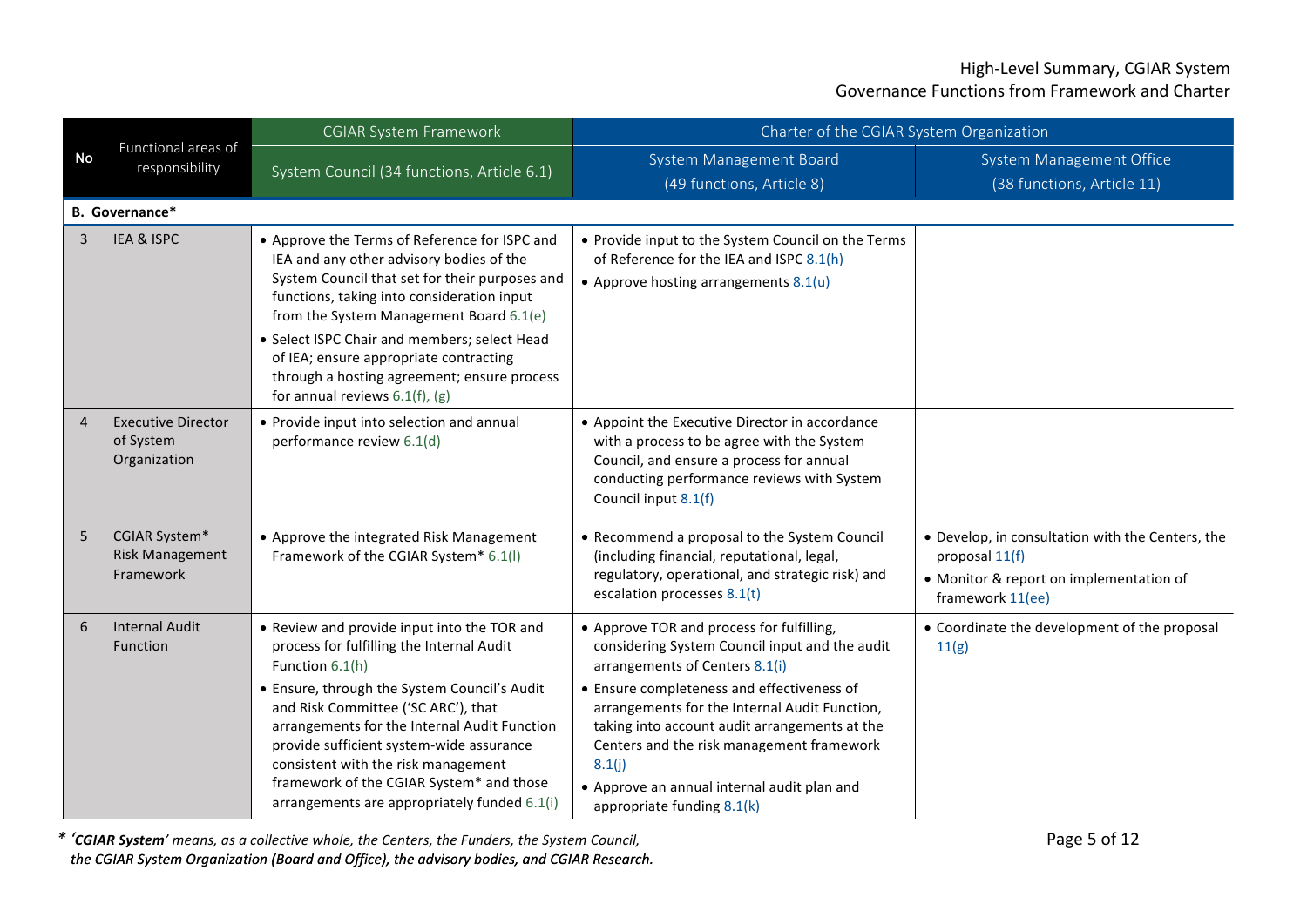|                | Functional areas of<br>responsibility                                                                  | <b>CGIAR System Framework</b>                                                        | Charter of the CGIAR System Organization                                                                                                                                                                                                                                                                                                                                                                                                                                                                                                                                                                                                                                                |                                                                                                                                      |
|----------------|--------------------------------------------------------------------------------------------------------|--------------------------------------------------------------------------------------|-----------------------------------------------------------------------------------------------------------------------------------------------------------------------------------------------------------------------------------------------------------------------------------------------------------------------------------------------------------------------------------------------------------------------------------------------------------------------------------------------------------------------------------------------------------------------------------------------------------------------------------------------------------------------------------------|--------------------------------------------------------------------------------------------------------------------------------------|
| <b>No</b>      |                                                                                                        | System Council (34 functions, Article 6.1)                                           | System Management Board<br>(49 functions, Article 8)                                                                                                                                                                                                                                                                                                                                                                                                                                                                                                                                                                                                                                    | System Management Office<br>(38 functions, Article 11)                                                                               |
|                | <b>Internal Audit</b><br><b>Function continued</b>                                                     | • Review findings and follow-up emanating<br>from the Internal Audit Function 6.1(j) | • Keep under review the capacity and quality<br>standards for internal audits to be undertaken by<br>the Centers in conformity with international<br>audit standards and guidelines, including through<br>external quality assurance carried out under the<br>Internal Audit Function 8.1(I)<br>• Provide periodic assurance to the Audit and Risk<br>Committee of the System Council that an<br>effective Internal Audit Function is in place that is<br>consistent with the risk management framework<br>of the CGIAR System 8.1(m)<br>• Facilitate provision of guidance, technical<br>assistance, and advisory support by the Internal<br>Audit Function when requested by a Center |                                                                                                                                      |
| $\overline{7}$ | <b>CGIAR Policies that</b><br>are critical to<br>maintaining the<br>reputation of the<br>CGIAR System* | $\bullet$ Identify and approve 6.1(k)                                                | 8.1(n)<br>• Recommend to the System Council 8.1(q)<br>• Adopt all necessary CGIAR Policies, procedures,<br>guidelines and research standards, including<br>those relevant to maintaining reputation of<br>CGIAR System* 8.1(r)<br>• Monitor compliance with all necessary CGIAR<br>Policies, procedures, guidelines and research<br>standards (part of r)<br>• Take appropriate corrective action when<br>required (part of r)                                                                                                                                                                                                                                                          | • Develop, in consultation with the Centers,<br>proposed polices, guidelines and research<br>standards for the CGIAR Portfolio 11(i) |
| 8              | Dispute resolution                                                                                     |                                                                                      | • Approve and oversee a mechanism to resolve<br>disputes between the System Organization and<br>Centers and between Centers 8.1(s)                                                                                                                                                                                                                                                                                                                                                                                                                                                                                                                                                      | • Develop the proposal for the mechanism and<br>monitor implementation of the mechanism<br>11(j)                                     |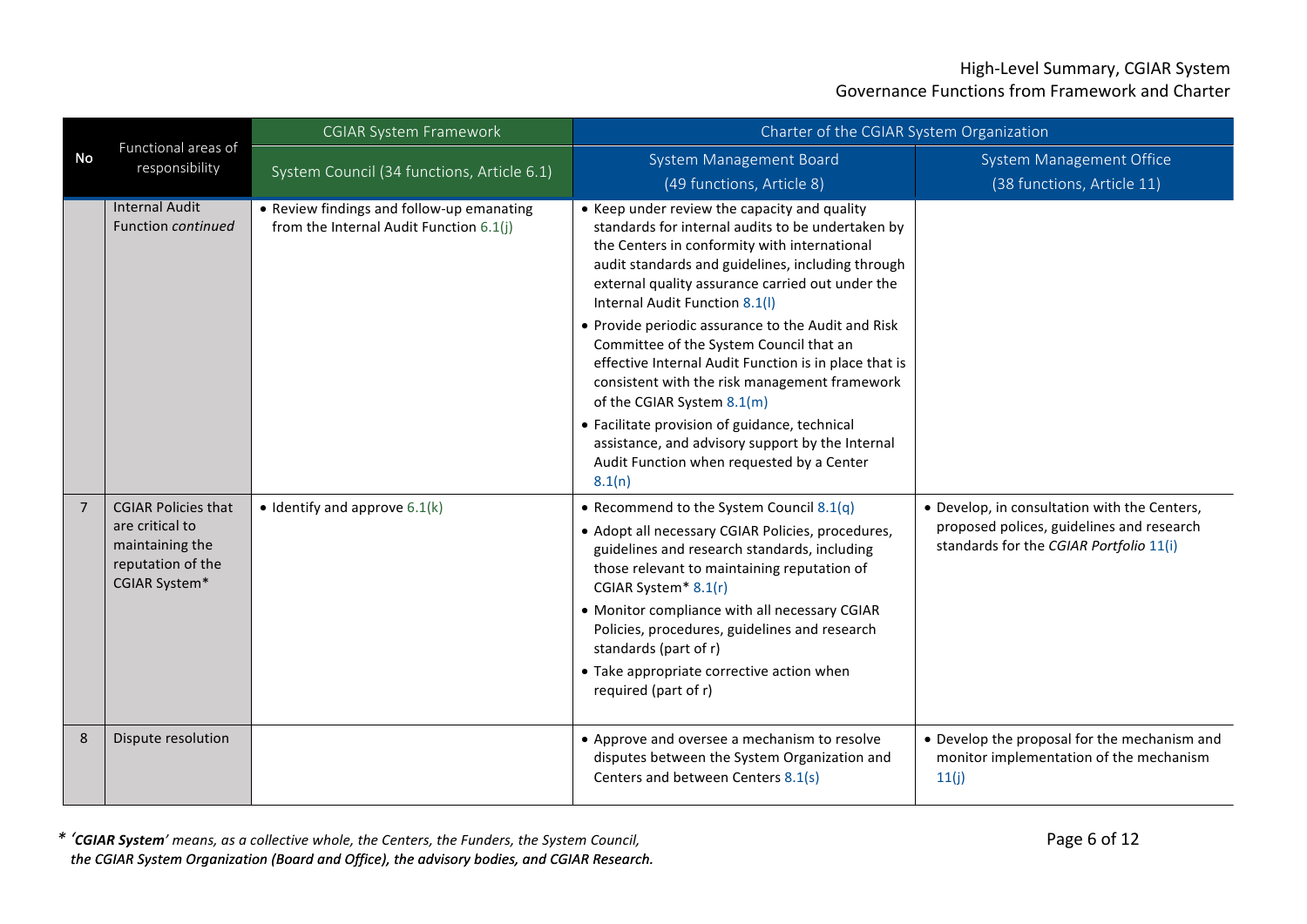|           | Functional areas of<br>responsibility                                                                                                                                                        | <b>CGIAR System Framework</b>                                                                                                                                | Charter of the CGIAR System Organization                                                                                                                                                                                                                                                                                                                                                                            |                                                                                                                                                                                                                                                                                                                                                                                                                                                                               |
|-----------|----------------------------------------------------------------------------------------------------------------------------------------------------------------------------------------------|--------------------------------------------------------------------------------------------------------------------------------------------------------------|---------------------------------------------------------------------------------------------------------------------------------------------------------------------------------------------------------------------------------------------------------------------------------------------------------------------------------------------------------------------------------------------------------------------|-------------------------------------------------------------------------------------------------------------------------------------------------------------------------------------------------------------------------------------------------------------------------------------------------------------------------------------------------------------------------------------------------------------------------------------------------------------------------------|
| <b>No</b> |                                                                                                                                                                                              | System Council (34 functions, Article 6.1)                                                                                                                   | System Management Board<br>(49 functions, Article 8)                                                                                                                                                                                                                                                                                                                                                                | <b>System Management Office</b><br>(38 functions, Article 11)                                                                                                                                                                                                                                                                                                                                                                                                                 |
|           |                                                                                                                                                                                              | C. Partnership engagement and resource mobilization*                                                                                                         |                                                                                                                                                                                                                                                                                                                                                                                                                     |                                                                                                                                                                                                                                                                                                                                                                                                                                                                               |
| 9         | Partnership Forum<br>and strengthening<br>partnerships                                                                                                                                       | • Consider deliberations of each Partnership<br>Forum for enhancing the overall effectiveness<br>and efficiency of the CGIAR System* 6.1(m)                  | • Convene, set objectives for and consider<br>outcomes from partnership meetings organized<br>by the CGIAR System $8.1(x)$<br>• Promote active engagement of and collaboration<br>with CGIAR System Partners in the delivery of<br>each Strategy and Results Framework 8.1(w)                                                                                                                                       | • Organize and prepare for meetings of the<br>Partnership Forum and other system-level<br>partnership meetings 11(p)<br>• In collaboration with the Centers create,<br>develop, expand system level partnerships to<br>strengthen support for the CGIAR System's<br>mission & capacity to deliver on CGIAR<br>Research 11(l)<br>• Maintain strong collaboration and<br>communication with Centers, the System<br>Council's advisory bodies and CGIAR System<br>Partners 11(s) |
| 10        | Resource<br>mobilization<br>$*$ Note –<br>Framework supersedes<br>(and contradicts) the<br>February 2016 agreed<br>role of the System Council<br>as leading resource<br>mobilization efforts | • Monitor financial resources to support<br>implementation of each CGIAR Strategy and<br>Results Framework 6.1(n)                                            | • Oversee the development and implementation of<br>proposals for RM and strategic expansion of<br>system-level funding, incl. innovative approaches<br>& mechanisms to stabilize flow of funds $8.1(y)$<br>• Authorize System Management Office to<br>mobilize resources for System Organization from<br>sources other than the Funders and Centers<br>when consistent with purposes of CGIAR System*<br>$8.1$ (aa) | • Develop and implement, in consultation with<br>the Centers, such proposals, including<br>innovative financial mechanisms $11(m)$<br>• Develop and maintain relationships with the<br>Funders for funding of CGIAR Research 11(n)<br>• When authorized, mobilize funding for the<br>System Organization from sources other than<br>Funders and Centers 11(o)                                                                                                                 |
| 11        | Resource<br>projections                                                                                                                                                                      | • To the extent possible, provide timely<br>information on budgetary outlook and<br>anticipated changes in funding levels for the<br>CGIAR Trust Fund 6.1(o) | • Monitor provision of funding for the CGIAR<br>System and the financial status of CGIAR Trust<br>Fund based on information from the trustee<br>8.1(z)                                                                                                                                                                                                                                                              | • Provide annual forecast of availability of<br>Unrestricted Funding and research program<br>specific funding from the CGIAR Trust Fund<br>(linked to 12 below) 11(bb)                                                                                                                                                                                                                                                                                                        |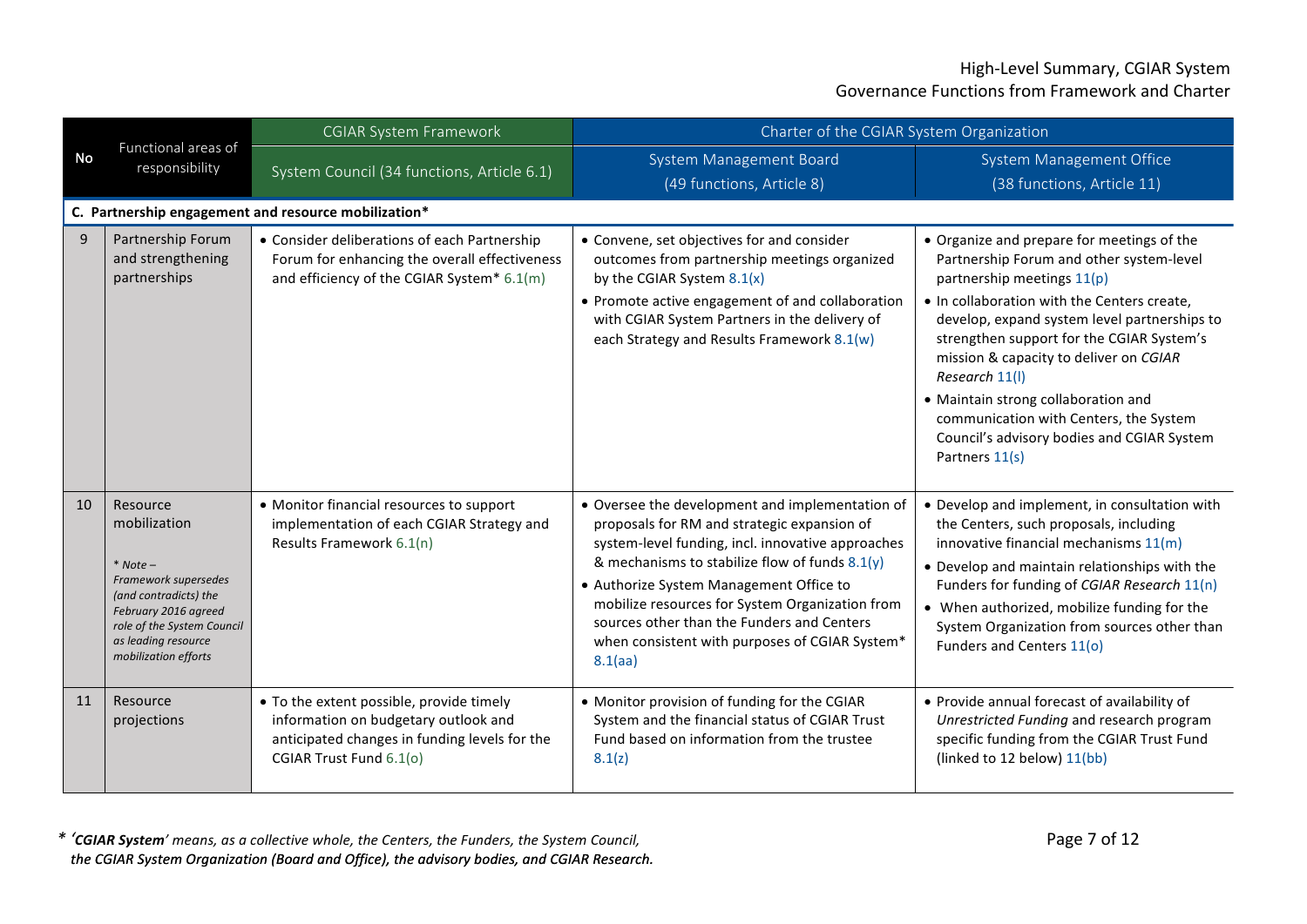|           | Functional areas of<br>responsibility                                                                                        | <b>CGIAR System Framework</b>                                                                                                                                                                                                                                                                                                                                                                                                                      | Charter of the CGIAR System Organization                                                                                                                                                                                                                                                                      |                                                                                                                                                                                                                                                                                                                       |
|-----------|------------------------------------------------------------------------------------------------------------------------------|----------------------------------------------------------------------------------------------------------------------------------------------------------------------------------------------------------------------------------------------------------------------------------------------------------------------------------------------------------------------------------------------------------------------------------------------------|---------------------------------------------------------------------------------------------------------------------------------------------------------------------------------------------------------------------------------------------------------------------------------------------------------------|-----------------------------------------------------------------------------------------------------------------------------------------------------------------------------------------------------------------------------------------------------------------------------------------------------------------------|
| <b>No</b> |                                                                                                                              | System Council (34 functions, Article 6.1)                                                                                                                                                                                                                                                                                                                                                                                                         | System Management Board<br>(49 functions, Article 8)                                                                                                                                                                                                                                                          | <b>System Management Office</b><br>(38 functions, Article 11)                                                                                                                                                                                                                                                         |
|           |                                                                                                                              |                                                                                                                                                                                                                                                                                                                                                                                                                                                    | D. Financial and Programmatic Performance* ('Unrestricted Funding', 'CGIAR Research' and 'CGIAR Portfolio' are all defined terms in Framework and Charter)                                                                                                                                                    |                                                                                                                                                                                                                                                                                                                       |
| 12        | Prioritization and<br>annual allocation of<br>'Unrestricted<br>Funding'                                                      | • Approve, taking into account advice from the<br>ISPC and proposals from System Management<br>Board, guidelines and criteria for prioritization<br>and for annual allocation of Unrestricted<br>Funding across CGIAR Research based on<br>strategic priorities and performance $6.1(p)$<br>• Approve allocation of Unrestricted Funding<br>for CGIAR Research, on the advice of ISPC and<br>proposal from the System Management<br>Board $6.1(s)$ | • Recommend guidelines and criteria for<br>prioritization and for annual allocation of<br>Unrestricted Funding across CGIAR Research<br>based on strategic priorities and performance<br>8.1(bb)<br>• Recommend to the System Council the allocation<br>of Unrestricted Funding for CGIAR Research<br>8.1(ee) | • Develop a proposal for guidelines and criteria<br>for prioritization, taking into account the<br>advice of ISPC and the Centers 11(aa)<br>• Develop an annual proposal for allocating<br>unrestricted funding taking into account input<br>from ISPC and Centers (part of 11 above),<br>11(bb)                      |
| 13        | Proposals for<br>funding from the<br><b>CGIAR Trust Fund</b>                                                                 | • Approve proposals and indicative funding<br>from the CGIAR Trust Fund within the CGIAR<br>Strategy and Results Framework submitted by<br>the System Management Board 6.1(q)                                                                                                                                                                                                                                                                      | • Recommend proposals and indicative funding<br>requirements for the CGIAR Portfolio 8.1(cc)                                                                                                                                                                                                                  | • Develop a process for, and guidance on,<br>proposal development in consultation with<br>ISPC & Centers 11(u)<br>• Coordinate submission of CGIAR Portfolio<br>proposals and indicative funding for review by<br>the System Management Board prior to<br>submission to its submission to the System<br>Council 11(v) |
| 14        | Multi-year<br>Consolidated<br>business plans and<br>budget projections<br>for administrative<br>costs of the CGIAR<br>System | • Approve the process and means by which the<br>plans are prepared, recognizing the collective<br>responsibility of the System Council and the<br>System Organization for such costs 6.1(t)<br>• Approve annual work programs and budgets,<br>that includes the System Council advisory<br>bodies and other relevant entities and trustee<br>of the CGIAR Trust Fund 6.1(u)                                                                        | • Recommend to the System Council the process<br>for preparation and approval, and the means by<br>which such costs can be financed 8.1(ff)<br>• Recommend approval of the annual work plans<br>and budgets for administrative costs for the<br>CGIAR System* 8.1(gg)                                         | • Develop a proposal for a process for<br>preparation and approval $11(x)$<br>• Develop for review by the System<br>Management Board, annual work programs<br>and budgets that includes submissions by the<br>System Council's advisory bodies and trustee)<br>11(y)                                                  |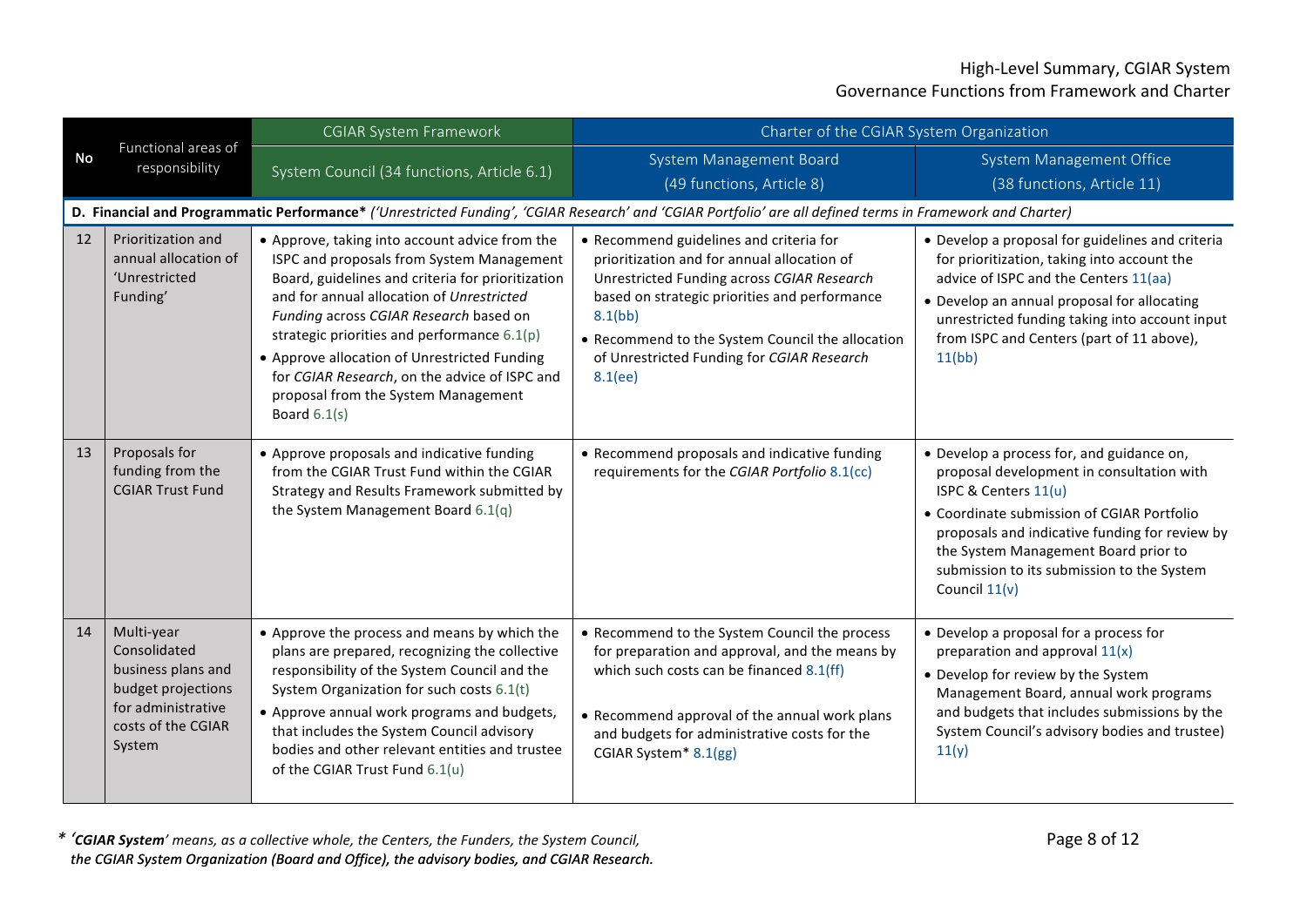|           | Functional areas of<br>responsibility                                               | <b>CGIAR System Framework</b>                                                                                                                                                                                                                                                                                               | Charter of the CGIAR System Organization                                                                                                                                                                                                                                                                                                                                                                                                                                                                                                                                                                                                                                                                                                                                             |                                                                                                                                                                                                                                                                                                                                                                                                                                                                                                                                                                                     |
|-----------|-------------------------------------------------------------------------------------|-----------------------------------------------------------------------------------------------------------------------------------------------------------------------------------------------------------------------------------------------------------------------------------------------------------------------------|--------------------------------------------------------------------------------------------------------------------------------------------------------------------------------------------------------------------------------------------------------------------------------------------------------------------------------------------------------------------------------------------------------------------------------------------------------------------------------------------------------------------------------------------------------------------------------------------------------------------------------------------------------------------------------------------------------------------------------------------------------------------------------------|-------------------------------------------------------------------------------------------------------------------------------------------------------------------------------------------------------------------------------------------------------------------------------------------------------------------------------------------------------------------------------------------------------------------------------------------------------------------------------------------------------------------------------------------------------------------------------------|
| <b>No</b> |                                                                                     | System Council (34 functions, Article 6.1)                                                                                                                                                                                                                                                                                  | System Management Board<br>(49 functions, Article 8)                                                                                                                                                                                                                                                                                                                                                                                                                                                                                                                                                                                                                                                                                                                                 | System Management Office<br>(38 functions, Article 11)                                                                                                                                                                                                                                                                                                                                                                                                                                                                                                                              |
| 15        | Shared services                                                                     |                                                                                                                                                                                                                                                                                                                             | • Approve proposals and budgets that enhance<br>effectiveness and efficiency and means by which<br>such costs can be financed 8.1(hh)                                                                                                                                                                                                                                                                                                                                                                                                                                                                                                                                                                                                                                                | • Prepare proposals and budgets for submission<br>to the System Management Board 11(z)                                                                                                                                                                                                                                                                                                                                                                                                                                                                                              |
| 16        | Work programs and<br>financing plans on<br><b>CGIAR Research</b>                    | • Review annually and provide strategic<br>guidance to the System Management Board<br>6.1(r)                                                                                                                                                                                                                                | • Provide annually to the System Council work<br>programs and financing plans on CGIAR Research<br>and seek the Council's strategic guidance 8.1(dd)                                                                                                                                                                                                                                                                                                                                                                                                                                                                                                                                                                                                                                 | • Coordinate annual submission of work<br>programs & financing plans for CGIAR<br>Research to System Management Board<br>11(w)                                                                                                                                                                                                                                                                                                                                                                                                                                                      |
| 17        | Programmatic<br>performance for<br><b>CGIAR Research and</b><br>the CGIAR Portfolio | • Approve an integrated framework for a<br>performance management system for CGIAR<br>Research $6.1(v)$<br>• Review the annual portfolio analysis and<br>program reports on the CGIAR Portfolio<br>6.1(w)<br>• Review consolidated system-level annual<br>(financial and) programmatic reports on<br>CGIAR Research 6.1(aa) | • Recommend to System Council a proposal for the<br>integrated performance framework for CGIAR<br>Research developed by the System Management<br>Office in coordination with other system-wide<br>entities 8.1(ii)<br>• Review annual portfolio analysis and program<br>reports on the CGIAR Portfolio prepared by the<br>System Management Office and propose to the<br>System Council strategic actions to ensure results<br>and continued relevancy 8.1(jj)<br>• Approve the annual portfolio analysis and<br>program reports taking System Council feedback<br>into account 8.1(kk)<br>· Oversee implementation of CGIAR Portfolio in<br>accordance with the integrated framework for a<br>performance management system and risk<br>management framework (item 5 above) 8.1(qq) | • Lead a consultative process to develop the<br>proposal that provides feedback on progress<br>and results and contributes to decisions on<br>the allocation of resources 11(hh)<br>• Prepare, in consultation with the Centers, the<br>consolidated system-level annual (financial<br>and) programmatic reports on CGIAR<br>Research, building on information provided by<br>Centers 11(cc)<br>• Prepare annual analysis of the CGIAR Portfolio<br>in consultation with the Centers, using an<br>integrated set of criteria developed by the<br>ISPC and the System Council 11(jj) |
| 18        | <b>Financial reporting</b><br>for CGIAR System*                                     | • Approve CGIAR system-wide formats for, and<br>periodicity of, financial reporting for the<br>CIGAR System* in line with internationally<br>recognized reporting standards 6.1(z)<br>• Review consolidated system-level annual<br>financial reports on CGIAR Research 6.1(aa)                                              | • Recommend the formats and periodicity for<br>CGIAR system-wide formats for, and periodicity<br>of, financial reporting 8.1(nn)<br>• Review and submit consolidated system-level<br>annual financial (and programmatic) reports on<br>CGIAR Research 8.1(00)                                                                                                                                                                                                                                                                                                                                                                                                                                                                                                                        | • Prepare the proposal for CGIAR system-wide<br>formats for, and periodicity of, financial<br>reporting for CGIAR Research 11(gg)<br>• Prepare, in consultation with the Centers, the<br>system-level annual financial (and<br>programmatic) reports on CGIAR Research                                                                                                                                                                                                                                                                                                              |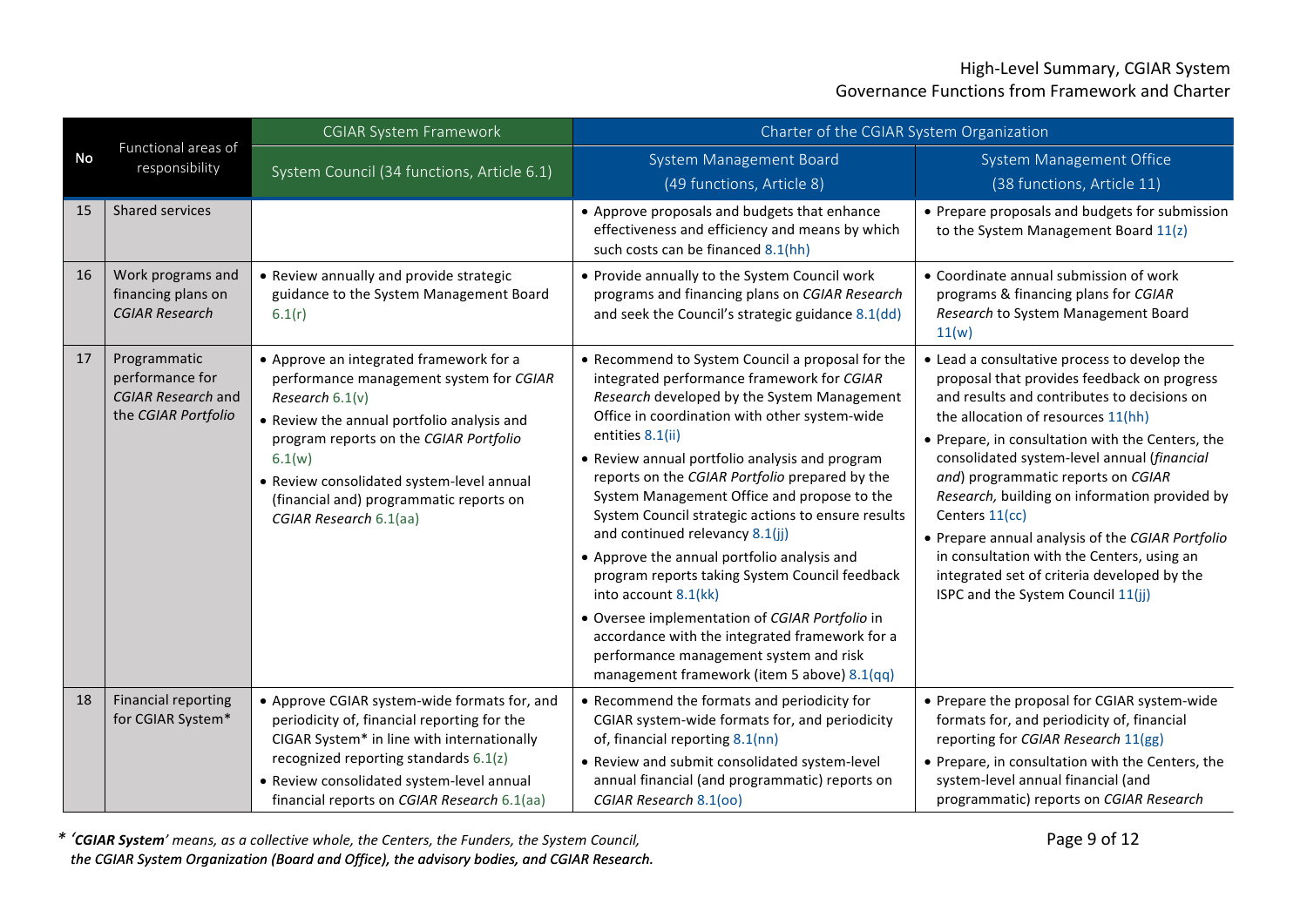|           | Functional areas of<br>responsibility            | <b>CGIAR System Framework</b>                                                                                                                                                                                                                                                                                                           | Charter of the CGIAR System Organization                                                                                                                                                                                                                                                                                                                                                                                                                                                                                                                                                          |                                                                                                                                                                                                                                                                                                                                                                                                                                                                                                                                                                                                                                          |  |
|-----------|--------------------------------------------------|-----------------------------------------------------------------------------------------------------------------------------------------------------------------------------------------------------------------------------------------------------------------------------------------------------------------------------------------|---------------------------------------------------------------------------------------------------------------------------------------------------------------------------------------------------------------------------------------------------------------------------------------------------------------------------------------------------------------------------------------------------------------------------------------------------------------------------------------------------------------------------------------------------------------------------------------------------|------------------------------------------------------------------------------------------------------------------------------------------------------------------------------------------------------------------------------------------------------------------------------------------------------------------------------------------------------------------------------------------------------------------------------------------------------------------------------------------------------------------------------------------------------------------------------------------------------------------------------------------|--|
| <b>No</b> |                                                  | System Council (34 functions, Article 6.1)                                                                                                                                                                                                                                                                                              | System Management Board<br>(49 functions, Article 8)                                                                                                                                                                                                                                                                                                                                                                                                                                                                                                                                              | System Management Office<br>(38 functions, Article 11)                                                                                                                                                                                                                                                                                                                                                                                                                                                                                                                                                                                   |  |
|           | <b>Financial reporting</b><br>continued          |                                                                                                                                                                                                                                                                                                                                         | • Approve such reports on CGIAR Research taking<br>into account System Council feedback, 8.1(00)<br>· Oversee use of Unrestricted Funding and<br>research program-specific funding from the<br>CGIAR Trust Fund for implementation of CGIAR<br>Research in accordance with the performance<br>management system and the risk management<br>framework 8.1(rr)<br>• Select and approve the System Organization's<br>independent external auditor 8.1(o)<br>• Approve the System Organization annual audited<br>financial statements and submit them to the<br>System Council for information 8.1(p) | building on information provided by Centers<br>11(cc)<br>• Maintain a repository of information provided<br>by the Centers on the Centers' financial<br>systems and controls that are in place to<br>ensure proper use of funds 11(e)<br>• Provide the trustee with information needed<br>to carry out its responsibilities, including<br>instructions for transfer of funds for CGIAR<br>Research 11(h)<br>• Monitor implementation and use of<br>Unrestricted Funding and research program<br>specific funding from the CGIAR Trust Fund in<br>accordance with the agreed integrated<br>framework for performance management<br>11(ii) |  |
| 19        | Corrective action<br>under funding<br>agreements | • Review information on corrective actions<br>taken under Center funding agreements and<br>the risk management framework 6.1(bb)                                                                                                                                                                                                        | • Ensure corrective action is taken, and inform the<br>System Council accordingly 8.1(pp)                                                                                                                                                                                                                                                                                                                                                                                                                                                                                                         | • Initiate corrective action as directed by<br>System Management Board and in<br>accordance with the funding agreements with<br>the Centers and the risk management<br>framework 11(ff)                                                                                                                                                                                                                                                                                                                                                                                                                                                  |  |
|           | E. Evaluations and Impact Assessment*            |                                                                                                                                                                                                                                                                                                                                         |                                                                                                                                                                                                                                                                                                                                                                                                                                                                                                                                                                                                   |                                                                                                                                                                                                                                                                                                                                                                                                                                                                                                                                                                                                                                          |  |
| 20        | <b>Evaluation plans</b>                          | • Approve a cost-effective multi-year<br>evaluation plan proposed by IEA covering<br>evaluation of the CGIAR Portfolio 6.1(cc)<br>• Review and endorse IEA evaluations of the<br>CGIAR Portfolio, functions and structures,<br>taking into account input from the System<br>Management Board and Center management<br>responses 6.1(ff) | • Review IEA evaluations of the CGIAR Portfolio,<br>functions and structures and provide comments<br>to the System Council for its consideration 8.1(tt)<br>• Coordinate management responses to the<br>System Council on IEA periodic (8-10 years)<br>independent evaluations on the effectiveness of<br>the CGIAR System to deliver on CGIAR's mission<br>and vision $8.1$ (uu)                                                                                                                                                                                                                 | • Coordinate preparation of a management<br>response to the System Council on system-<br>wide evaluations 11(kk)<br>• Monitor implementation of decisions arising<br>from evaluations of CGIAR Research 11(II)                                                                                                                                                                                                                                                                                                                                                                                                                           |  |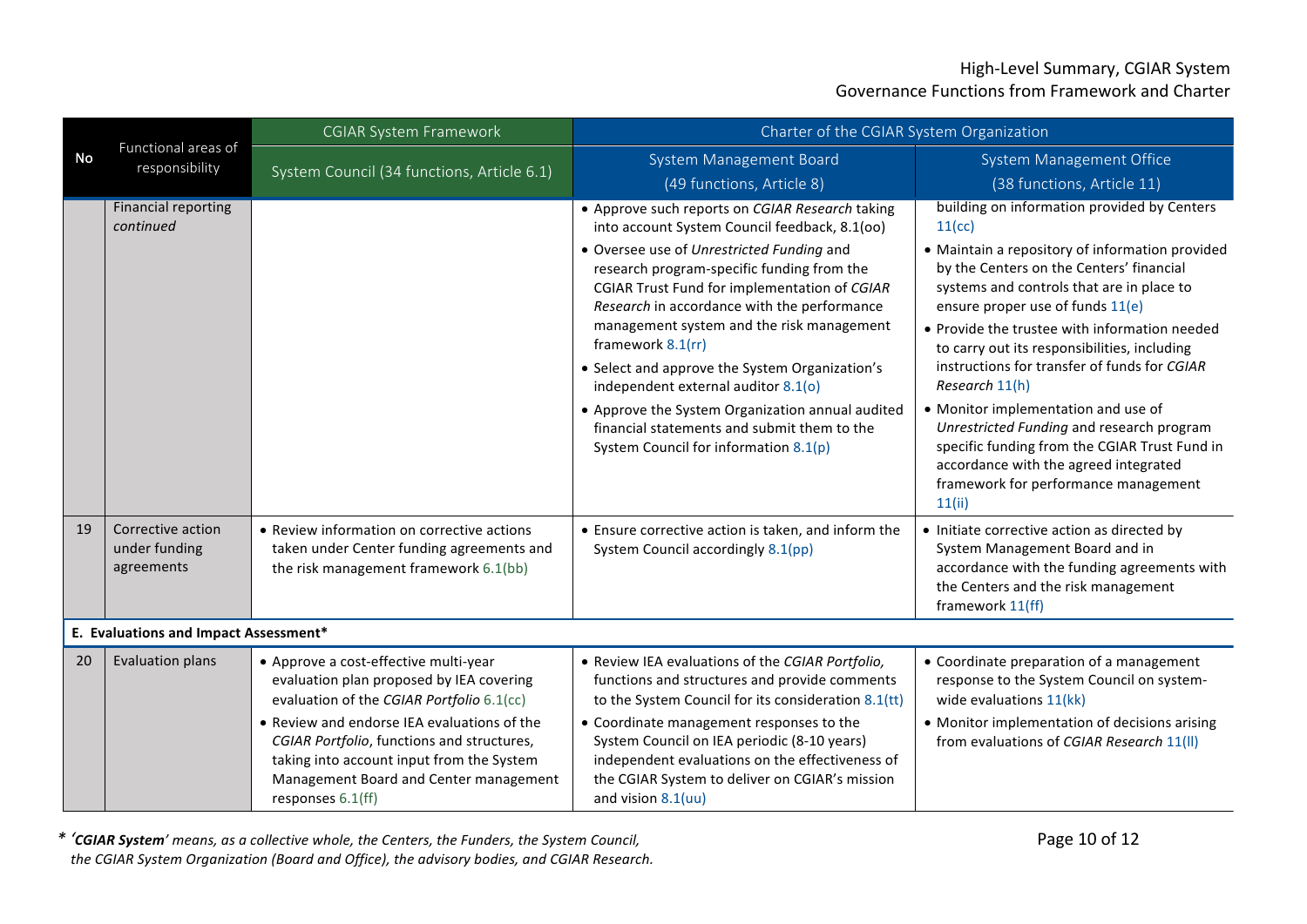|    |                                                                  | <b>CGIAR System Framework</b>                                                                                                                                                                                                                                                                                                                              | Charter of the CGIAR System Organization                                                                                                                                                                                      |                                                                                                                                                                                                                                                                                                                                                                  |
|----|------------------------------------------------------------------|------------------------------------------------------------------------------------------------------------------------------------------------------------------------------------------------------------------------------------------------------------------------------------------------------------------------------------------------------------|-------------------------------------------------------------------------------------------------------------------------------------------------------------------------------------------------------------------------------|------------------------------------------------------------------------------------------------------------------------------------------------------------------------------------------------------------------------------------------------------------------------------------------------------------------------------------------------------------------|
| No | Functional areas of<br>responsibility                            | System Council (34 functions, Article 6.1)                                                                                                                                                                                                                                                                                                                 | System Management Board<br>(49 functions, Article 8)                                                                                                                                                                          | System Management Office<br>(38 functions, Article 11)                                                                                                                                                                                                                                                                                                           |
|    | Evaluation<br>continued                                          | . In consultation with the System Management<br>Board, work toward cost-effectiveness and<br>complementarity in the overall system of<br>evaluations reviews at all levels 6.1(hh)                                                                                                                                                                         | . In consultation with the System Council work<br>toward cost-effectiveness and complementarity<br>in the overall system of evaluations reviews at all<br>levels $8.1$ (ww)                                                   |                                                                                                                                                                                                                                                                                                                                                                  |
| 21 | Periodic reviews of<br>Centers and/or the<br><b>CGIAR System</b> | • Endorse plans coordinated by the System<br>Management Board, with input from IEA,<br>to periodically commission governance and<br>management of Centers to compliment the<br>evaluations of the CGIAR Portfolio 6.1(dd)<br>• Request IEA to commission periodic (8-10<br>year) evaluations of the CGIAR System and<br>recommend follow-up action 6.1(ee) | • Coordinate with Center Boards and IEA plans to<br>periodically commission such reviews, to<br>complement other evaluations of the CGIAR<br>Portfolio and submit such plans to the System<br>Council for endorsement 8.1(ss) |                                                                                                                                                                                                                                                                                                                                                                  |
| 22 | Ex-post impact<br>assessment                                     | • Approve plans and financing of such<br>assessments of the CGIAR Portfolio as<br>proposed by the ISPC 6.1(gg)                                                                                                                                                                                                                                             | • Review plans for, and financing of, ex-post<br>impact assessment of the CGIAR Portfolio<br>proposed by the ISPC and provide comments to<br>the System Council for consideration 8.1(vv)                                     |                                                                                                                                                                                                                                                                                                                                                                  |
|    |                                                                  | F. Effective governance systems and broader functions                                                                                                                                                                                                                                                                                                      |                                                                                                                                                                                                                               |                                                                                                                                                                                                                                                                                                                                                                  |
| 23 | Effective<br>governance                                          | $\bullet$                                                                                                                                                                                                                                                                                                                                                  | • Establish committees as necessary and appoint<br>the members of such committees 8.1(g)                                                                                                                                      | • Support the System Council and the System<br>Management Board, and organize and<br>support their respective meetings, and<br>meetings of their committees, ad hoc working<br>groups and task teams 11(b)<br>• Support the General Assembly of Centers<br>11(c)<br>• Monitor implementation of System Council<br>and System Management Board decisions<br>11(d) |